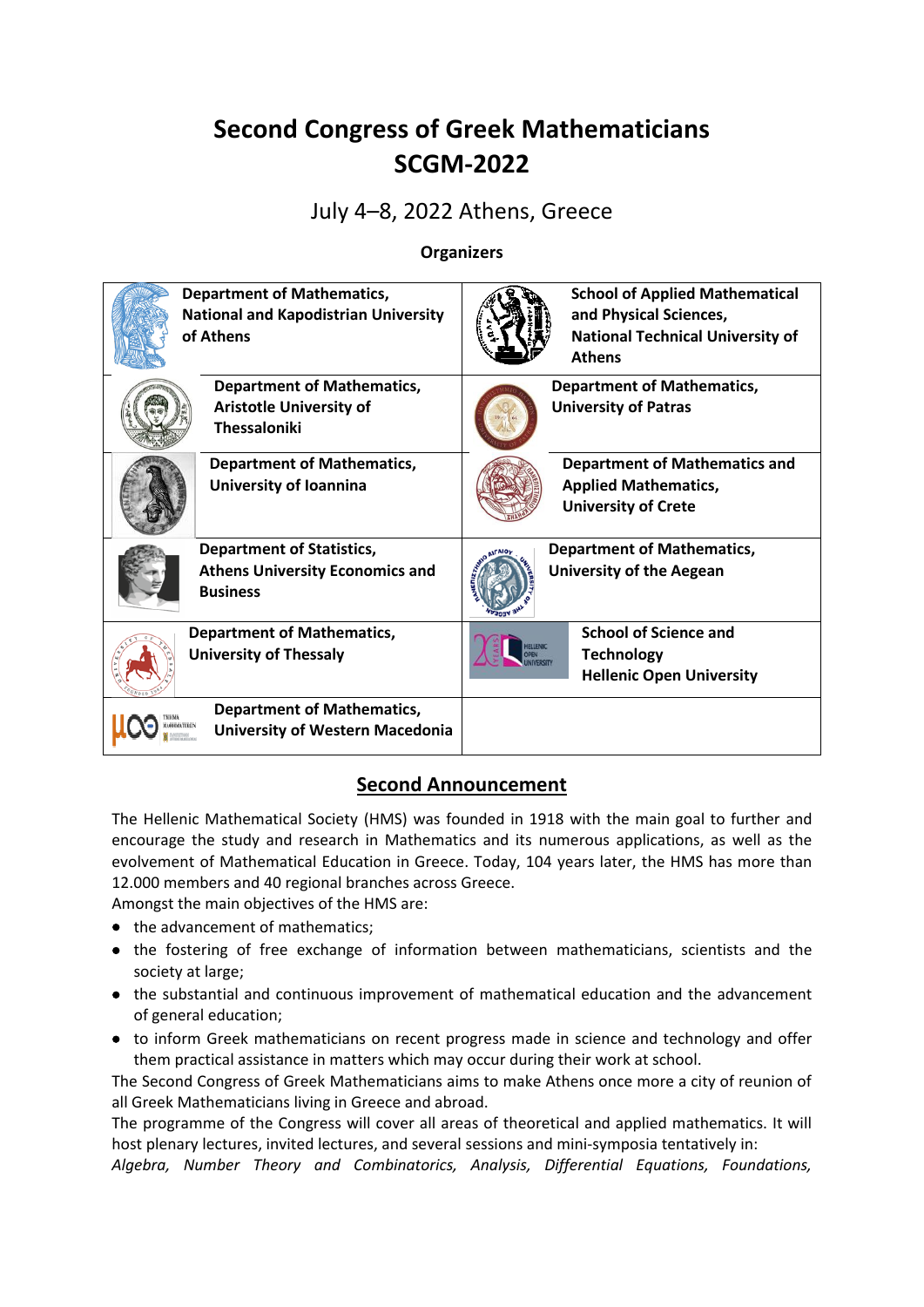*Philosophy of Mathematics, Geometry and Topology, History of Mathematics / Mathematics Education, Mathematics of Computer Science, Numerical Analysis and Scientific Computing, Probability, Statistics and Applications.*

The official languages of the conference are English and Greek.

#### **Invited Speakers**

- Akrivis G., University of Ioannina,
- Alexakis Sp.,University of Toronto
- **•** Bertsimas D., Massachusetts Institute of Technology
- Chlouveraki M., University of Versailles-St Quentin
- Dafermos C., Brown University
- Emiris I., National Kapodistrian University of Athens
- Frantzikinakis N., University of Crete
- Kalfagianni E., Michigan State University
- Kontoyiannis I., University of Cambridge
- Koukoulopoulos D., University of Montreal
- Souganidis P., University of Chicago
- Sousi P., University of Cambridge

At this stage, colleagues who may be interested in attending the Congress should send a responding message with their full address, fax and e-mail to the Organizing Committee (see Contact Details below).

#### **Central Organizing Committee**

Emmanouil I., National Kapodistrian University of Athens, President of the Hellenic Mathematical Society

Georgoulis Emm., National Technical University of Athens, University of Leicester & IACM-FORTH

Kolountzakis M., University of Crete

Tzermias P., University of Patras

| <b>Organizing Committee</b>                        | <b>Scientific Committee</b>                        |
|----------------------------------------------------|----------------------------------------------------|
| Anoussis M., University of the Aegean              | Arvanitoyeorgos A., University of PatrasBobotas    |
| Baralis G., National Kapodistrian University of    | P., University of Thessaly                         |
| Athens (ret.)                                      | Fellouris A., National Technical University of     |
| Batakidis P., Aristotle University of Thessaloniki | Athens (Emeritus)                                  |
| Burnetas A., National Kapodistrian Universit of    | Gianniotis P., National Kapodistrian University of |
| Athens                                             | Athens                                             |
| Chatzipantelidis P., University of Crete           | Giannopoulos Ap., National Kapodistrian            |
| Dokas I., National Kapodistrian University of      | University of Athens                               |
| <b>Athens</b>                                      | Gintides Dr., National Technical University of     |
| Garefalakis Th., University of Crete               | Athens                                             |
| Giannoulis I., University of Ioannina              | Kritikos Em., Athens University of Economics and   |
| Hadjinikolaou M., Hellenic Open University         | <b>Business</b>                                    |
| Karahalios N., University of Thessaly              | Lambropoulou S., National Technical University     |
| Kariotou F., Hellenic Open University              | of Athens                                          |
| Kontokostas D., National Technical University of   | Papadakis St., University of Ioannina              |
| <b>Athens</b>                                      | Poulakis D., Aristotle University of Thessaloniki  |
| Loulakis M., National Technical University of      | Pouliasis St., University of Thessaly              |
| Athens                                             | Vrahatis M., University of Patras                  |